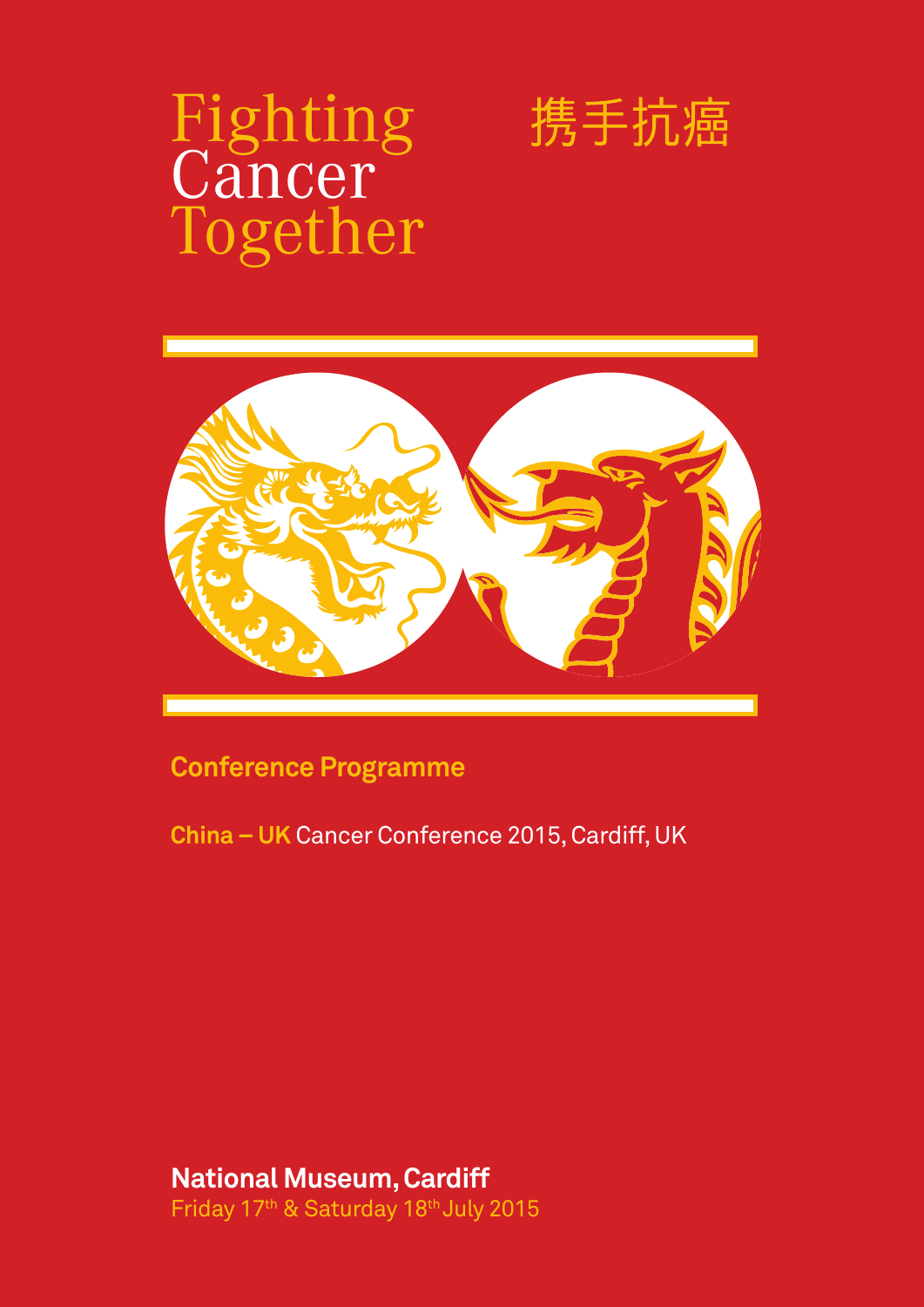### Fighting Cancer Together

DAY 1:

**Conference Programme China – UK** Cancer Conference 2015 Cardiff, UK **Friday 17th July 2015** 

- Speakers biographies and abstract titles can be found in the separate Conference Brochure in order of presentation
- Full abstracts can be found in the separate International Institute of AntiCancer Research (IIAR) Journal supplement by reference number
- An index, by surname, of all invited speakers and poster reference numbers is detailed on page 7
- Poster display and industry sponsors exhibition will be running all day on both days of the conference Oriel Restaurant

| 9.00 <sub>am</sub>  | Registration<br>Morning tea and coffee and networking                                                                     | <b>Grand Hall</b>                    |  |
|---------------------|---------------------------------------------------------------------------------------------------------------------------|--------------------------------------|--|
| 9.45am              | Photograph of CUKC 2015 Delegates                                                                                         | <b>Stairs of Grand Hall</b>          |  |
|                     | 10.15am Welcome Addresses                                                                                                 |                                      |  |
|                     | <b>Introductions:</b> Professor Wen G. Jiang, Dean of International, Director CCMRC, Cardiff University                   | Reardon Smith Lecture Theatre        |  |
|                     | <b>Key Note Speakers</b>                                                                                                  |                                      |  |
|                     | Chair: Professor Colin Riordan, President and Vice-Chancellor, Cardiff University                                         |                                      |  |
|                     | Rt Hon Carwyn Jones AM, First Minister of Wales, Welsh Government                                                         |                                      |  |
|                     | Professor Jiafu Ji, President, Peking University Cancer Hospital and Institute                                            |                                      |  |
|                     | Professor Xiaomin Wang, Vice-President, Capital Medical University                                                        |                                      |  |
|                     | Mr Shen Yang, Minister Counsellor for Education, Chinese Embassy in UK                                                    |                                      |  |
|                     | 11.00am Refreshment break, poster and industry sponsors exhibition<br><b>Oriel Restaurant</b>                             |                                      |  |
|                     | 11.20am Plenary Session 1: Cancers: A China and UK Prospective                                                            | <b>Reardon Smith Lecture Theatre</b> |  |
|                     | Chair: Professor Nora de Leeuw, Pro-Vice Chancellor, International and Europe, Cardiff University                         |                                      |  |
|                     | <b>Key Note Speakers</b>                                                                                                  |                                      |  |
|                     | 11.20am 1: Professor Sir Martin Evans, Chancellor and Nobel Prize Laureate, Cardiff University                            |                                      |  |
|                     | 11.45am 2: Professor Jiafu Ji, President, Peking University Cancer Hospital and Institute:                                |                                      |  |
|                     | Strategies and controversy in the surgical treatment of gastric cancer                                                    |                                      |  |
| 12.00pm             | 3: Professor Qi Zhou, President, Chongqing Cancer Hospital:                                                               |                                      |  |
|                     | The status and prospect of screening and treatment of cervical cancer in China                                            |                                      |  |
| 12.15 <sub>pm</sub> | 4: Professor Graeme Poston, BASO Lecturer and Consultant Hepato-biliary Surgeon, University Hospital Aintree (UHA):       |                                      |  |
|                     | Optimising surgical resection of colorectal cancer liver metastases                                                       |                                      |  |
|                     | 12.30pm 5: Professor Xiaomin Wang, Vice-President, Capital Medical University                                             |                                      |  |
|                     | 12.45pm 6: Professor Adam Cairns, Chief Executive, Cardiff and Vale UHB, Honorary Visiting Professor, Cardiff University: |                                      |  |
|                     | The role of culture in improving cancer services in a time of austerity                                                   |                                      |  |

**1.00pm Lunch,** poster and industry sponsors exhibition **Community Community Community Community Community Community Community Community Community Community Community Community Community Community Community Community Commu**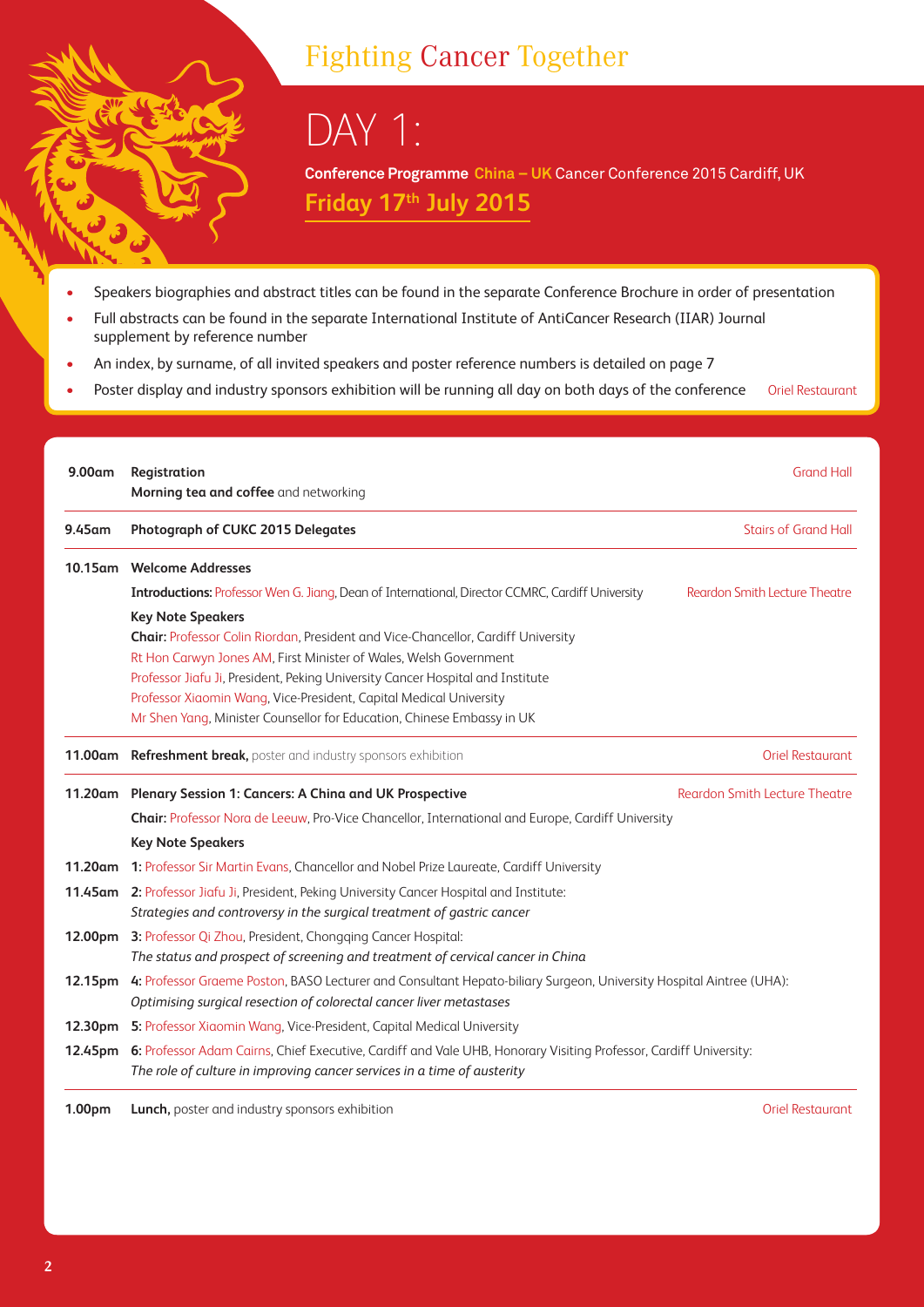### 携手抗癌

## DAY 1:

**Conference Programme China – UK** Cancer Conference 2015 Cardiff, UK

**Friday 17th July 2015** 

## **2.00pm Breakout Sessions 2a-c**

| Session 2a                                                                                                                                                                                                                                                                                                                                                                                                                                                                                                                                                                                                                                                                                                                                                                                                                                                                                                                                                                                                                                                                                                                                                                                                                                     | <b>Session 2b</b>                                                                                                                                                                                                                                                                                                                                                                                                                                                                                                                                                                                                                                                                                                                                                                                                                                                                                                                                                                                                                                                                                                                                                                                                                                                         | <b>Session 2c</b>                                                                                                                                                                                                                                                                                                                                                                                                                                                                                                                                                                                                                                                                                                                                                                                                                                                                                                                                                                                                                                                        |
|------------------------------------------------------------------------------------------------------------------------------------------------------------------------------------------------------------------------------------------------------------------------------------------------------------------------------------------------------------------------------------------------------------------------------------------------------------------------------------------------------------------------------------------------------------------------------------------------------------------------------------------------------------------------------------------------------------------------------------------------------------------------------------------------------------------------------------------------------------------------------------------------------------------------------------------------------------------------------------------------------------------------------------------------------------------------------------------------------------------------------------------------------------------------------------------------------------------------------------------------|---------------------------------------------------------------------------------------------------------------------------------------------------------------------------------------------------------------------------------------------------------------------------------------------------------------------------------------------------------------------------------------------------------------------------------------------------------------------------------------------------------------------------------------------------------------------------------------------------------------------------------------------------------------------------------------------------------------------------------------------------------------------------------------------------------------------------------------------------------------------------------------------------------------------------------------------------------------------------------------------------------------------------------------------------------------------------------------------------------------------------------------------------------------------------------------------------------------------------------------------------------------------------|--------------------------------------------------------------------------------------------------------------------------------------------------------------------------------------------------------------------------------------------------------------------------------------------------------------------------------------------------------------------------------------------------------------------------------------------------------------------------------------------------------------------------------------------------------------------------------------------------------------------------------------------------------------------------------------------------------------------------------------------------------------------------------------------------------------------------------------------------------------------------------------------------------------------------------------------------------------------------------------------------------------------------------------------------------------------------|
| <b>CLINICAL TRANSLATIONAL -</b><br><b>UPPER GASTROINTESTINAL AND</b><br><b>HEPATOBILIARY</b>                                                                                                                                                                                                                                                                                                                                                                                                                                                                                                                                                                                                                                                                                                                                                                                                                                                                                                                                                                                                                                                                                                                                                   | <b>CLINICAL TRANSLATIONAL -</b><br><b>BREAST AND ENDOCRINE</b>                                                                                                                                                                                                                                                                                                                                                                                                                                                                                                                                                                                                                                                                                                                                                                                                                                                                                                                                                                                                                                                                                                                                                                                                            | <b>BASIC AND TRANSLATIONAL</b>                                                                                                                                                                                                                                                                                                                                                                                                                                                                                                                                                                                                                                                                                                                                                                                                                                                                                                                                                                                                                                           |
| <b>Co-Chairs: Professor Ole H. Petersen</b><br>and Professor Chunyi Hao                                                                                                                                                                                                                                                                                                                                                                                                                                                                                                                                                                                                                                                                                                                                                                                                                                                                                                                                                                                                                                                                                                                                                                        | <b>Co-Chairs: Professor Robert Mansel</b><br>and Professor Fengxi Su                                                                                                                                                                                                                                                                                                                                                                                                                                                                                                                                                                                                                                                                                                                                                                                                                                                                                                                                                                                                                                                                                                                                                                                                      | <b>Co-Chairs: Professor Ruth Muschel</b><br>and Professor Jungi He                                                                                                                                                                                                                                                                                                                                                                                                                                                                                                                                                                                                                                                                                                                                                                                                                                                                                                                                                                                                       |
| <b>Reardon Smith Lecture Theatre</b>                                                                                                                                                                                                                                                                                                                                                                                                                                                                                                                                                                                                                                                                                                                                                                                                                                                                                                                                                                                                                                                                                                                                                                                                           | Augustus & Gwen John room (Oriel suite)                                                                                                                                                                                                                                                                                                                                                                                                                                                                                                                                                                                                                                                                                                                                                                                                                                                                                                                                                                                                                                                                                                                                                                                                                                   | <b>Dylan Thomas room (Oriel suite)</b>                                                                                                                                                                                                                                                                                                                                                                                                                                                                                                                                                                                                                                                                                                                                                                                                                                                                                                                                                                                                                                   |
| 2.00pm Professor Ole H. Petersen, Cardiff<br>University: The role of calcium signalling<br>in development of pancreatitis and<br>pancreatic cancer<br>2.15pm Professor Chunyi Hao, Peking<br>University Cancer Hospital and Institute:<br>Expression of CD26/DPPIV promotes<br>growth and metastasis of pancreatic<br>carcinoma<br>2.30pm Mr Hassan Malik, University<br><b>Hospital Aintree NHS Trust:</b><br>Cholangiocarcinoma - can West meet<br>East?<br>2.40pm Professor Wyn Lewis, Cardiff<br>and Vale UHB: Relative cost per<br>life-year gained of treatments with<br>curative intent for T3NXM0 upper<br>qastrointestinal cancer<br>2.50pm Professor Shugin Jia, Peking<br>University Cancer Hospital and Institute:<br>CDH1 (CADHERIN-1) germline<br>mutations in Chinese diffuse gastric<br>cancer<br>3.00pm Mr Guy Blackshaw, Cardiff<br>and Vale UHB: Surgery level outcome<br>reporting for upper GI (UGI) cancer<br>operative mortality: a view from over<br>Offa's Dyke<br>3.10pm Professor Andrew Godkin, Cardiff<br>University: The importance of antigenic<br>targets in cancer: Lessons from colorectal<br>cancer<br>3.20pm Dr Richard Adams, Cardiff<br>University and Velindre Cancer Centre:<br>The Focus4 trial group | 2.00pm Professor Robert Mansel, Cardiff<br>University: Certification of breast units in<br>Europe - a recipe for improved results of<br>cancer treatment<br>2.15pm Professor Fengxi Su, Sun Yat-Sen<br>Memorial Hospital, Sun Yat-Sen University:<br>Clinical outcomes of breast-conserving<br>surgery in patients using a modified<br>method for cavity margin assessment<br>2.30pm Dr Stephen Hiscox, Cardiff<br>University: E-cadherin deficiency<br>associates with poor response to<br>tamoxifen in ER+ invasive ductal breast<br>cancer<br>2.40pm Ms Eleri Davies, Cardiff and Vale<br>UHB: Surgical management of the axilla<br>in breast cancer following neo-adjuvant<br>chemotherapy<br>2.50pm Dr Zhicheng Ge, Beijing<br>Friendship Hospital, Capital Medical<br>University: Application of ultrasound-<br>guided vacuum-assisted percutaneous<br>excision technique in non-palpable<br>breast lesions<br>3.00pm Professor Peter J. Barrett-Lee,<br>Velindre NHS Trust: 3D culture of HER2<br>over-expressing breast cancer cells<br>promotes akt to MAPK pathway switching<br>and loss of response to therapy<br>3.10pm Mr David Scott-Coombes,<br>University Hospital of Wales: Outcome for<br>differentiated thyroid cancer - a single<br>centre experience | 2.00pm Professor Ruth J. Muschel,<br>University of Oxford: Myeloid cells in liver<br>metastasis; role of FGF2<br>2.15pm Professor Junqi He, Capital<br>Medical University: MAGI3 negatively<br>regulates WNT/ß-catenin signalling and<br>suppresses malignant phenotypes of<br>glioma cells<br>2.30pm Dr Andrea Brancale, Cardiff<br>University: Molecualr modelling in<br>anticancer drug design: The discovery of<br>the BCL3 inhibitors<br>2.40pm Professor Lu-Gang Yu, University<br>of Liverpool: Circulating galectin-3:<br>Metastasis promoter and therapeutic<br>target<br>2.50pm Professor Zhenwen Chen,<br>Capital Medical University: Microsatellite<br>instability detected in tumour-related<br>genes in C57BL/6J mice with thymic<br>lymphoma induced by n-methyl-n-<br>nitrosourea<br>3.00pm Professor Weiguang Wang,<br>University of Wolverhampton: Disulfiram<br>- an anti-alcoholism medicine giving<br>cancer patients new hope<br>3.10pm Professor Awen Gallimore,<br>Cardiff University: Altering the<br>vasculature to promote tumour<br>immunity |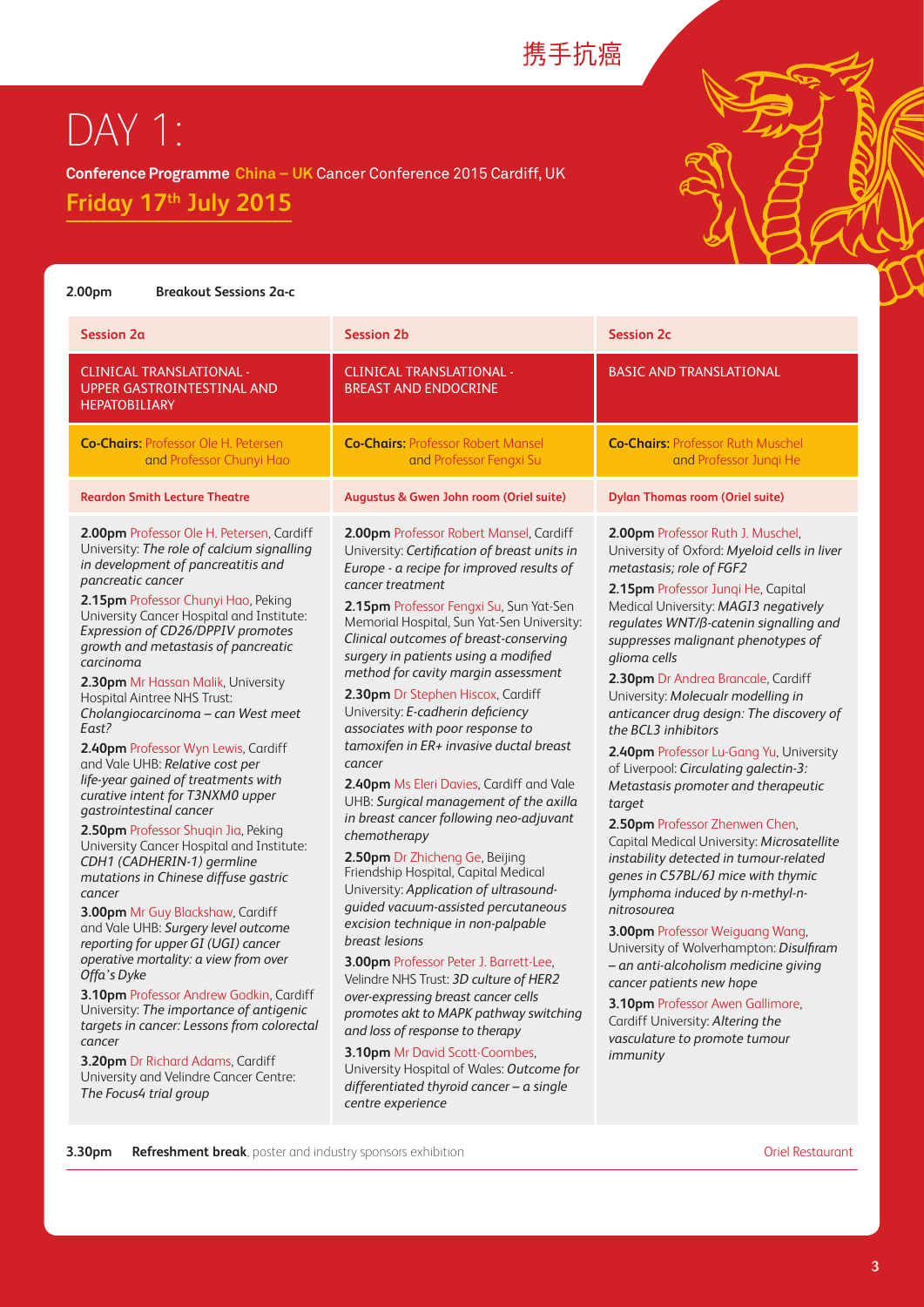## Fighting Cancer Together

DAY 1:

**Conference Programme China – UK** Cancer Conference 2015 Cardiff, UK **Friday 17th July 2015** 

#### **4.00pm Breakout Sessions 3a-c**

| <b>BASIC AND TRANSLATIONAL</b><br>CLINICAL TRANSLATIONAL - LUNG,<br><b>CLINICAL TRANSLATIONAL -</b><br><b>GYNAECOLOGY AND UROLOGY</b><br><b>HEAD AND NECK</b><br><b>Co-Chairs: Professor Karl Matter</b><br><b>Co-Chairs: Professor Yue Yang</b><br><b>Co-Chairs: Professor Howard Kynaston</b><br>and Dr Jason Lester<br>and Professor Jun Guo<br>and Professor Deshan Zhou<br><b>Dylan Thomas room (Oriel suite)</b><br><b>Reardon Smith Lecture Theatre</b><br>Augustus & Gwen John room (Oriel suite)<br>4.00pm Professor Howard Kynaston,<br>4.00pm Professor Yue Yang, Beijing<br>Cardiff and Vale UHB and Cardiff<br>Cancer Hospital and Institute:<br>DLC2 ensures mitotic fidelity by<br>Tumourigenic potential of circulating<br>University: Remote-controlled robotic<br>tumour cells in pulmonary venous blood<br>coordinating spindle positioning and<br>surgery for cancer<br>from non small cell lung cancer patients<br>cell-cell adhesion<br>4.15pm Professor Jun Guo, Peking<br>in a xenograft model<br>University Cancer Hospital and Institute:<br>4.15pm Professor Deshan Zhou, Capital<br>A randomized, open-label, multi-center<br>4.15pm Dr Jason Lester, Velindre Cancer<br>phase II study to compare bevacizumab<br>promotes development of colorectal<br>Centre: EGFR mutation-positive NSCLC:<br>plus sorafenib versus sorafenib for the third-<br>mucinous adenocarcinoma in murine<br>The South Wales experience<br>line treatment of patients with metastatic<br>model<br>4.30pm Professor Yugin Song, Peking<br>renal cell carcinoma (NCT02330783)<br>University Cancer Hospital and Institute:<br>4.30pm Dr Pinar Uysal-Onganer,<br>University of Bedfordshire: WNT-11<br>The combination of a novel bruton<br>4.30pm Professor Nazar Amso, Cardiff<br>and JNK pathway: The two faces of<br>tyrosine kinase (BTK) inhibitor PLS123<br>University: Screening for ovarian cancer<br>and mTOR inhibitor everolimus<br>and the challenges ahead: Results from<br>neuroendocrine-like differentation in<br>synergistically induces anti-tumour<br>the multicentre UKCTOCS study<br>prostate cancer<br>activity in mantle cell lymphoma<br>4.40pm Professor Jin Fu, Chongqing<br>4.40pm Professor Junfang Zheng, | Session 3a                          | <b>Session 3b</b>                   | <b>Session 3c</b>                                                                                                                                                                                                                                                                                              |
|---------------------------------------------------------------------------------------------------------------------------------------------------------------------------------------------------------------------------------------------------------------------------------------------------------------------------------------------------------------------------------------------------------------------------------------------------------------------------------------------------------------------------------------------------------------------------------------------------------------------------------------------------------------------------------------------------------------------------------------------------------------------------------------------------------------------------------------------------------------------------------------------------------------------------------------------------------------------------------------------------------------------------------------------------------------------------------------------------------------------------------------------------------------------------------------------------------------------------------------------------------------------------------------------------------------------------------------------------------------------------------------------------------------------------------------------------------------------------------------------------------------------------------------------------------------------------------------------------------------------------------------------------------------------------------------------------------------------------------------------------------------------------------------------------------------------------------------------------------------------------------------------------------------------------------------------------------------------------------------------------------------------------------------------------------------------------------------------------------------------------------------------------------------------------------------------------------------------------------------------|-------------------------------------|-------------------------------------|----------------------------------------------------------------------------------------------------------------------------------------------------------------------------------------------------------------------------------------------------------------------------------------------------------------|
|                                                                                                                                                                                                                                                                                                                                                                                                                                                                                                                                                                                                                                                                                                                                                                                                                                                                                                                                                                                                                                                                                                                                                                                                                                                                                                                                                                                                                                                                                                                                                                                                                                                                                                                                                                                                                                                                                                                                                                                                                                                                                                                                                                                                                                             |                                     |                                     |                                                                                                                                                                                                                                                                                                                |
|                                                                                                                                                                                                                                                                                                                                                                                                                                                                                                                                                                                                                                                                                                                                                                                                                                                                                                                                                                                                                                                                                                                                                                                                                                                                                                                                                                                                                                                                                                                                                                                                                                                                                                                                                                                                                                                                                                                                                                                                                                                                                                                                                                                                                                             |                                     |                                     |                                                                                                                                                                                                                                                                                                                |
|                                                                                                                                                                                                                                                                                                                                                                                                                                                                                                                                                                                                                                                                                                                                                                                                                                                                                                                                                                                                                                                                                                                                                                                                                                                                                                                                                                                                                                                                                                                                                                                                                                                                                                                                                                                                                                                                                                                                                                                                                                                                                                                                                                                                                                             |                                     |                                     |                                                                                                                                                                                                                                                                                                                |
| bladderscan and ultrasound system on<br>NHERF in breast cancer<br>University: The blood brain barrier and<br>the prevention of metastatic disease<br>evaluating the bladder capacity<br>Physicochemical characterisation of<br><b>5.00pm</b> Professor Xicheng Song,<br>4.50pm Dr Dafydd A. Dart, Cardiff University:<br>bisphosphonates and their potential<br>Yantai Yuhuangding Hospital, Qingdao<br>MicroRNA changes in PTen induced<br>University: Endoscopic removal of<br>prostate intraepithelial neoplasia (PIN)<br>ethmoid osteomas under navigation<br>5.00pm Professor Yunong Gao, Peking<br>quidance<br>University Cancer Hospital and Institute:<br>College London: ZO-1 controls<br>Management of peritoneal metastases<br>endothelial adherens junctions, cell-<br>in epithelial ovarian, fallopian tube and<br>cell tension, angiogenesis and barrier<br>primary peritoneal carcinoma<br>formation                                                                                                                                                                                                                                                                                                                                                                                                                                                                                                                                                                                                                                                                                                                                                                                                                                                                                                                                                                                                                                                                                                                                                                                                                                                                                                                         | 4.45pm Dr Tracey A. Martin, Cardiff | Cancer Institute: The comparison of | 4.00pm Professor Karl Matter, University<br>College London: The tumour suppressor<br>Medical University: C-KIT overexpression<br>Capital Medical University: The role of<br>4.50pm Dr Zhidao Xia, Swansea University:<br>application for cancer metastasis in bone<br>5.00pm Professor Maria Balda, University |

|                                                                  | 5.30pm             | <b>CUKC 2015 Drinks Reception</b>                                                                                                           | <b>Impressionist Gallery (National Museum, Cardiff)</b> |
|------------------------------------------------------------------|--------------------|---------------------------------------------------------------------------------------------------------------------------------------------|---------------------------------------------------------|
| Invitations can<br>in delegate <sub>l</sub><br>be found<br>packs | 6.30 <sub>pm</sub> | <b>CUKC 2015 Conference Dinner</b>                                                                                                          | Grand Hall (National Museum, Cardiff)                   |
|                                                                  |                    | <b>Welcome and introduction: Professor Dylan Jones,</b><br>Pro Vice-Chancellor, College of Biomedical and Life Sciences, Cardiff University |                                                         |
|                                                                  |                    | <b>Welcome and address: Professor Mark Drakeford AM.</b><br>Minister for Health and Social Services, Welsh Government                       |                                                         |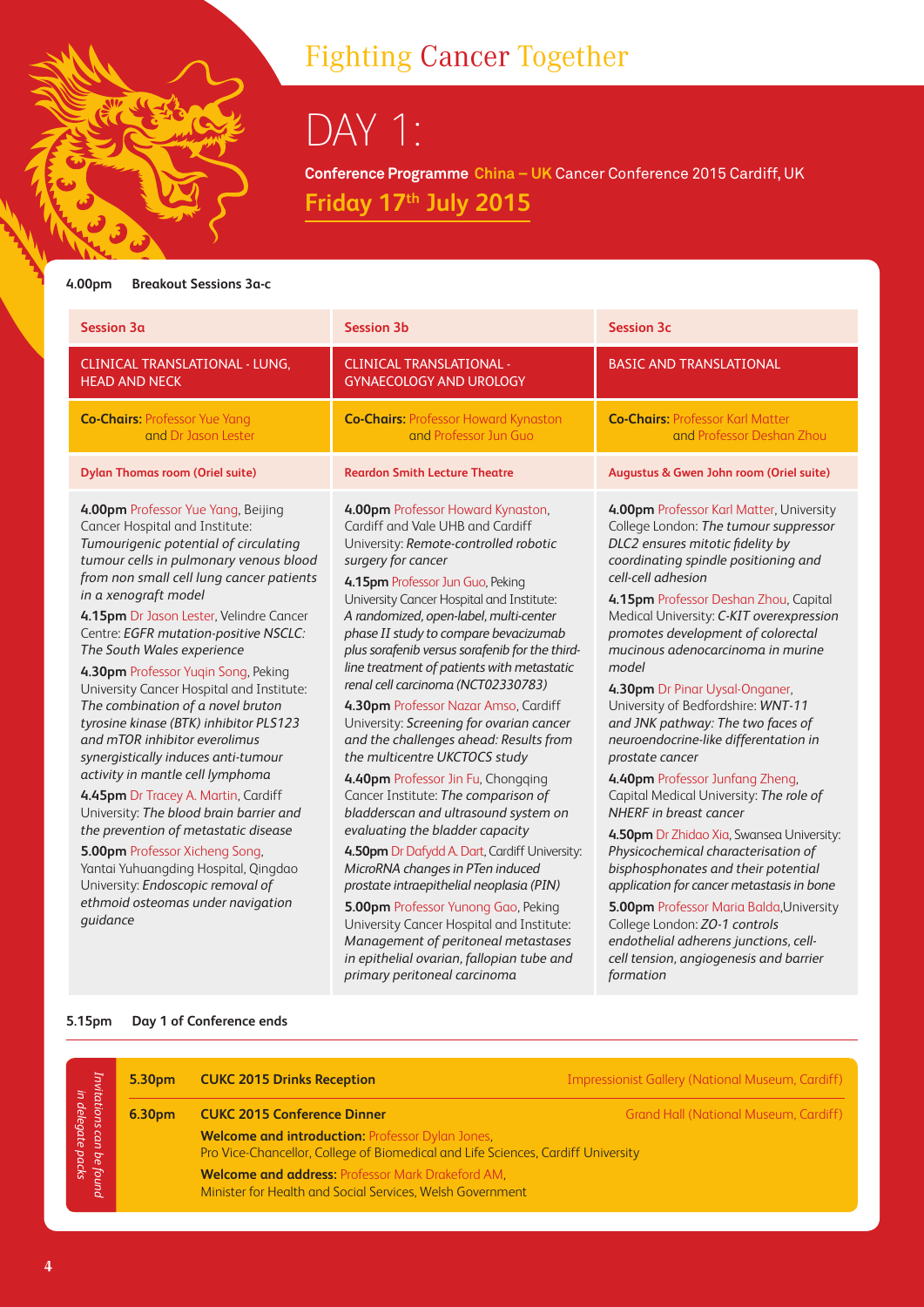### 携手抗癌

## DAY 2:

**Conference Programme China – UK** Cancer Conference 2015 Cardiff, UK

**Saturday 18th July 2015** 

**9.30am Registration** Grand Hall

**Morning tea and coffee**, poster and industry sponsors exhibition **Constanting tea and coffee**, poster and industry sponsors exhibition

#### **10.00am Breakout Sessions 4a-c**

| <b>Session 4a</b>                                                                                                                                                                                                                                                                                                                                                                                                                                                                                                                                                                                                                                                                                                                                                                                                                                                                                                                                                                                                                                                                           | <b>Session 4b</b>                                                                                                                                                                                                                                                                                                                                                                                                                                                                                                                                                                                                                                                                                                                                                                                                                                                                                                                                                                                                                                                                                      | <b>Session 4c</b>                                                                                                                                                                                                                                                                                                                                                                                                                                                                                                                                                                                                                                                                                                         |
|---------------------------------------------------------------------------------------------------------------------------------------------------------------------------------------------------------------------------------------------------------------------------------------------------------------------------------------------------------------------------------------------------------------------------------------------------------------------------------------------------------------------------------------------------------------------------------------------------------------------------------------------------------------------------------------------------------------------------------------------------------------------------------------------------------------------------------------------------------------------------------------------------------------------------------------------------------------------------------------------------------------------------------------------------------------------------------------------|--------------------------------------------------------------------------------------------------------------------------------------------------------------------------------------------------------------------------------------------------------------------------------------------------------------------------------------------------------------------------------------------------------------------------------------------------------------------------------------------------------------------------------------------------------------------------------------------------------------------------------------------------------------------------------------------------------------------------------------------------------------------------------------------------------------------------------------------------------------------------------------------------------------------------------------------------------------------------------------------------------------------------------------------------------------------------------------------------------|---------------------------------------------------------------------------------------------------------------------------------------------------------------------------------------------------------------------------------------------------------------------------------------------------------------------------------------------------------------------------------------------------------------------------------------------------------------------------------------------------------------------------------------------------------------------------------------------------------------------------------------------------------------------------------------------------------------------------|
| <b>CLINICAL TRANSLATIONAL -</b><br>GASTROINTESTINAL                                                                                                                                                                                                                                                                                                                                                                                                                                                                                                                                                                                                                                                                                                                                                                                                                                                                                                                                                                                                                                         | <b>CLINICAL TRANSLATIONAL -</b><br><b>BREAST &amp; GYNAECOLOGY</b>                                                                                                                                                                                                                                                                                                                                                                                                                                                                                                                                                                                                                                                                                                                                                                                                                                                                                                                                                                                                                                     | <b>BASIC AND TRANSLATIONAL</b>                                                                                                                                                                                                                                                                                                                                                                                                                                                                                                                                                                                                                                                                                            |
| <b>Co-Chairs: Professor Lin Shen</b><br>and Professor Alan Clarke                                                                                                                                                                                                                                                                                                                                                                                                                                                                                                                                                                                                                                                                                                                                                                                                                                                                                                                                                                                                                           | <b>Co-Chairs: Professor Yuntao Xie</b><br>and Dr Lin Ye                                                                                                                                                                                                                                                                                                                                                                                                                                                                                                                                                                                                                                                                                                                                                                                                                                                                                                                                                                                                                                                | <b>Co-Chairs: Professor Christopher Mcguigan</b><br>and Professor Dajun Deng                                                                                                                                                                                                                                                                                                                                                                                                                                                                                                                                                                                                                                              |
| <b>Reardon Smith Lecture Theatre</b>                                                                                                                                                                                                                                                                                                                                                                                                                                                                                                                                                                                                                                                                                                                                                                                                                                                                                                                                                                                                                                                        | Augustus & Gwen John room (Oriel suite)                                                                                                                                                                                                                                                                                                                                                                                                                                                                                                                                                                                                                                                                                                                                                                                                                                                                                                                                                                                                                                                                | <b>Dylan Thomas room (Oriel suite)</b>                                                                                                                                                                                                                                                                                                                                                                                                                                                                                                                                                                                                                                                                                    |
| 10.00am Professor Lin Shen, Peking<br>University Cancer Hospital and Institute:<br>The dual P13K/mTOR inhibitor BEZ235<br>exerts prominent antitumour activity<br>in HER2 positive gastric cancer and has<br>synergy with TrastuzumaB<br>10.15am Professor Alan Clarke, Cardiff<br>University: Modulating the stem cell<br>niche and neoplasia in the murine<br>intestine: Characterising the roles of<br>the WNT and PI3-KINASE pathways<br>10.30am Dr Lixin Jiang, Yantai<br>Yuhuangding Hospital, Qingdao<br>University: Comparisons of stress and<br>humoral immunologic responses<br>early after laparoscopy-assisted distal<br>gastrectomy performed as a component<br>of fast track surgery for gastric cancer<br>10.40am Mrs Eveline Internullo,<br>Bristol Royal Infirmary: Pulmonary<br>metastasectomy for colorectal cancer:<br>Are we doing the right thing?<br>10.50am Professor Jian Chen, Yantai<br>Yuhuangding Hospital, Qingdao<br>University: Cyclophilin J is a novel<br>peptidyl-prolylisomerase and target for<br>repressing the growth of hepatocellular<br>carcinoma | 10.00am Professor Yuntao Xie, Peking<br>University Cancer Hospital and Institute:<br>Association between BRCA1 and<br>BRCA2 mutations and response to<br>neoadjuvant chemotherapy in women<br>with breast cancer<br><b>10.15am Dr Lin Ye, Cardiff University:</b><br>Bone morphogenetic proteins in triple<br>negative breast cancer and potential link<br>with epidermal growth factor<br>10.30am Dr Ahmed Y. Ali,<br>Compton Group, Cardiff University:<br>Anti-metastatic and cytotoxic properties<br>of frankincense and scented myrrh<br>10.40am Professor Jie Dai, Capital<br>Medical University: Down-regulation of<br>klotho beta is related to breast cancer<br>progression<br><b>10.50am Dr Sioned Owen, Cardiff University:</b><br>Osteoprotegrin (OPG) receptor activator<br>of nuclear-kB (RANK) and rank ligand<br>(RANKL): A complex interplay between<br>breast cancer progression and the bone<br>11.00am Professor Chang Gong, Sun<br>Yat-Sen Memorial Hospital, Sun Yat-Sen<br>University: BRMS1L suppresses breast<br>cancer metastasis by inducing epigenetic<br>silence of FZD10 | 10.00am Professor Christopher McGuigan,<br>Cardiff University: Protides as a new<br>anti-cancer drug family<br>10.15am Professor Dajun Deng, Peking<br>University Cancer Hospital and Institute:<br>P16 methylation is a useful predictor for<br>cancer development from oral epithelial<br>dysplasia in a multicentre prospective<br>study<br>10.30am Professor John L. Darling,<br>University of Wolverhampton: New<br>targets for clinical evaluation in<br>glioblastoma multiforme, a tumour with<br>limited therapeutic options<br>10.45am Professor Wei Ding, Capital<br>Medical University: Discovery of a<br>regulatory motif of human satellite DNA<br>transcription responsive to BATF2/SARI<br>over-expression |

**11.10am Refreshment break**, poster and industry sponsors exhibition **Campion Communisty Communisty** Oriel Restaurant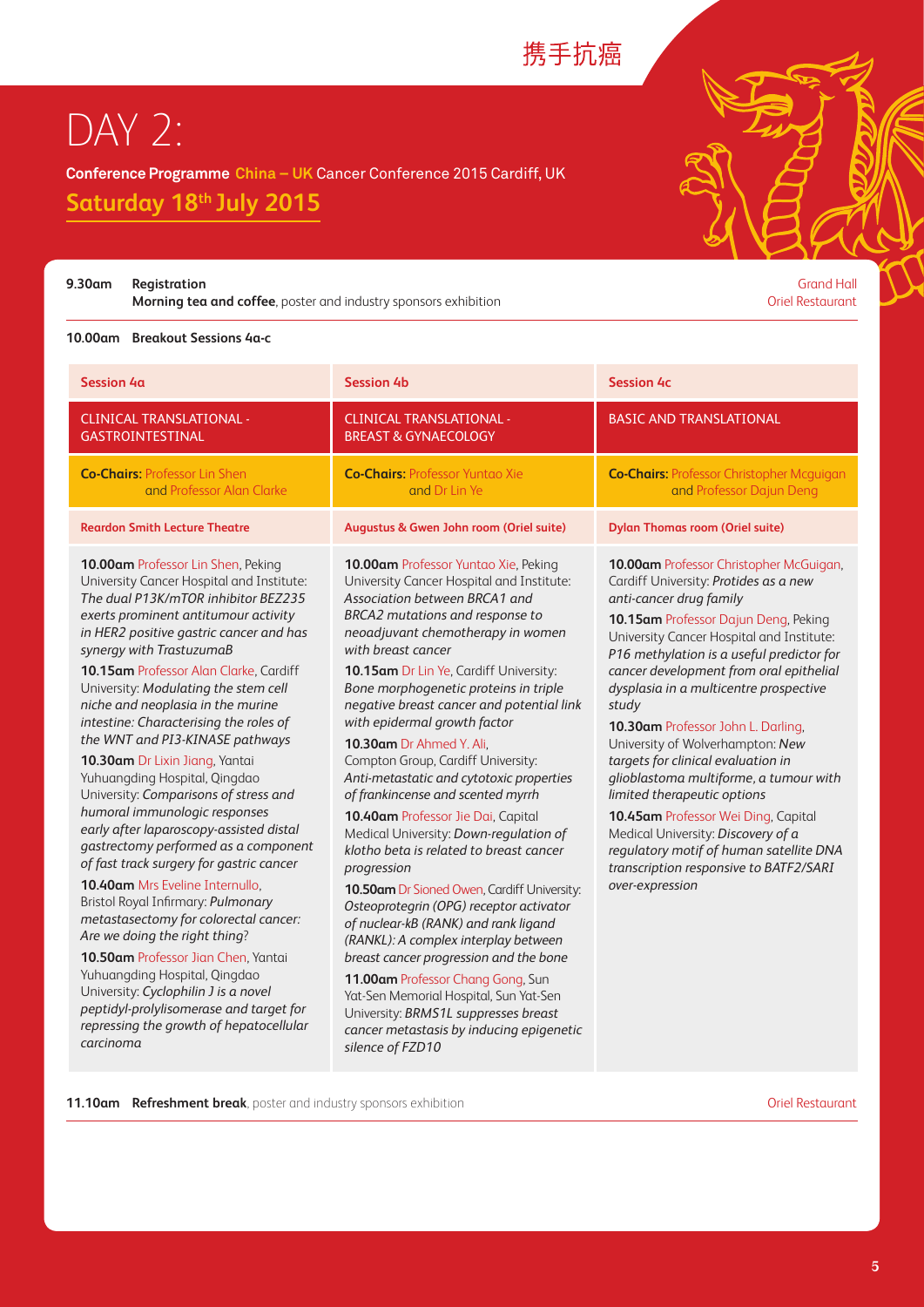## Fighting Cancer Together

DAY 2:

**Conference Programme China – UK** Cancer Conference 2015 Cardiff, UK **Saturday 18th July 2015** 

#### **11.30am Breakout Sessions 5a-c**

| <b>Session 5a</b>                                                                                                                                                                                                                                                                                                                                                                                                                                                                                                                                                                                                                                                                                                                                                                                                                     | <b>Session 5b</b>                                                                                                                                                                                                                                                                                                                                                                                                                                                                                                                                                                                                                                                                                                                                                                                                                                                                                                                                                                                                                                                                                                                                                                                                                                                                                                                     | <b>Session 5c</b>                                                                                                                                                                                                                                                                                                                                                                                                                                                                                                                                                                                                                                                                                                                                                                                                                                                                                                                                                                                                                                                                                                                                                                                                                                                                                                                         |
|---------------------------------------------------------------------------------------------------------------------------------------------------------------------------------------------------------------------------------------------------------------------------------------------------------------------------------------------------------------------------------------------------------------------------------------------------------------------------------------------------------------------------------------------------------------------------------------------------------------------------------------------------------------------------------------------------------------------------------------------------------------------------------------------------------------------------------------|---------------------------------------------------------------------------------------------------------------------------------------------------------------------------------------------------------------------------------------------------------------------------------------------------------------------------------------------------------------------------------------------------------------------------------------------------------------------------------------------------------------------------------------------------------------------------------------------------------------------------------------------------------------------------------------------------------------------------------------------------------------------------------------------------------------------------------------------------------------------------------------------------------------------------------------------------------------------------------------------------------------------------------------------------------------------------------------------------------------------------------------------------------------------------------------------------------------------------------------------------------------------------------------------------------------------------------------|-------------------------------------------------------------------------------------------------------------------------------------------------------------------------------------------------------------------------------------------------------------------------------------------------------------------------------------------------------------------------------------------------------------------------------------------------------------------------------------------------------------------------------------------------------------------------------------------------------------------------------------------------------------------------------------------------------------------------------------------------------------------------------------------------------------------------------------------------------------------------------------------------------------------------------------------------------------------------------------------------------------------------------------------------------------------------------------------------------------------------------------------------------------------------------------------------------------------------------------------------------------------------------------------------------------------------------------------|
| <b>CLINICAL TRANSLATIONAL -</b><br>GASTROINTESTINAL                                                                                                                                                                                                                                                                                                                                                                                                                                                                                                                                                                                                                                                                                                                                                                                   | <b>CLINICAL TRANSLATIONAL -</b><br>LUNG AND THE SECOND 'CHINA - UK<br>LUNG CANCER SYMPOSIUM'                                                                                                                                                                                                                                                                                                                                                                                                                                                                                                                                                                                                                                                                                                                                                                                                                                                                                                                                                                                                                                                                                                                                                                                                                                          | <b>BASIC AND TRANSLATIONAL</b>                                                                                                                                                                                                                                                                                                                                                                                                                                                                                                                                                                                                                                                                                                                                                                                                                                                                                                                                                                                                                                                                                                                                                                                                                                                                                                            |
| <b>Co-Chairs: Professor Xiangqian Su</b><br>and Ms Rachel Hargest                                                                                                                                                                                                                                                                                                                                                                                                                                                                                                                                                                                                                                                                                                                                                                     | Professor Xiuyi Zhi<br><b>Chairs:</b><br><b>Co-Chairs: Professor Jie Wang</b><br>and Dr Stephen Hiscox                                                                                                                                                                                                                                                                                                                                                                                                                                                                                                                                                                                                                                                                                                                                                                                                                                                                                                                                                                                                                                                                                                                                                                                                                                | <b>Co-Chairs: Professor Paul Morgan</b><br>and Professor Wei An                                                                                                                                                                                                                                                                                                                                                                                                                                                                                                                                                                                                                                                                                                                                                                                                                                                                                                                                                                                                                                                                                                                                                                                                                                                                           |
| <b>Reardon Smith Lecture Theatre</b>                                                                                                                                                                                                                                                                                                                                                                                                                                                                                                                                                                                                                                                                                                                                                                                                  | <b>Dylan Thomas room (Oriel suite)</b>                                                                                                                                                                                                                                                                                                                                                                                                                                                                                                                                                                                                                                                                                                                                                                                                                                                                                                                                                                                                                                                                                                                                                                                                                                                                                                | Augustus & Gwen John room (Oriel suite)                                                                                                                                                                                                                                                                                                                                                                                                                                                                                                                                                                                                                                                                                                                                                                                                                                                                                                                                                                                                                                                                                                                                                                                                                                                                                                   |
| 11.30am Professor Xiangqian Su, Peking<br>University Cancer Hospital and Institute:<br>The development of laparoscopic<br>colorectomy in China<br>11.45am Ms Rachel Hargest, Cardiff<br>University and University Hospital of<br>Wales: Risk factors for AIN III and<br>progression to anal cancer in South<br>Wales<br>12.00pm Mr Chu Yiu, Lewisham and<br>Greenwich NHS Trust: Biomarkers in<br>colorectal cancer<br>12.10pm Mr Mansel Leigh Davies, Cardiff<br>and Vale UHB: Cytoreductive surgery<br>in the management of peritoneal<br>malignancy from colorectal carcinoma<br>12.20pm Dr Dexi Chen, Capital Medical<br>University: The key role of HBV mutations<br>in carcinogenesis<br>12.30pm Dr Ninging Li, University College<br>London: FBXW7 orchestrates a failsafe<br>program against colorectal cancer<br>progression | 11.30am Professor Xiuyi Zhi, Xuanwu<br>Hospital: A study for early NSCLC<br>resection operation choice<br>11.45am Professor Jie Wang, Beijing<br>Cancer Hospital and Institute: Activation<br>of the BMP-BMPR pathway conferred<br>resistance to EGFR-TKIS in lung<br>squamous cell carcinoma patients with<br><b>EGFR</b> mutations<br>12.00pm Dr Yuxin Cui, Cardiff University:<br>Circulating progenitor cells in lung and<br>other cancers<br>12.10pm Professor Songlei Ou, Capital<br>Medical University: The long-term result<br>following lung resection combined with<br>off-pump coronary artery bypasses<br>grafting<br>12.20pm Dr Stephen Hiscox, Cardiff<br>University: Lung metastasis: Emerging<br>targets and oppotunities for therapeutic<br>intervention<br>12.30pm Professor YanJun Zhu, PLA Air<br>Force General Hospital: HSA-MIR-182<br>downregulates RASA1 and suppresses<br>lung squamous cell carcinoma cell<br>proliferation<br>12.40pm Professor Luciano Mutti,<br>University of Salford: Cancer stem cells<br>(CSC) metabolism and hypoxia as a<br>novel target for treatment of thoracic<br>malignancies<br>12.50pm Dr Hui Li, Beijing Chao-Yang<br>Hospital: Combined laparoscopic and<br>thoracoscopic versus open Ivor<br>Lewis oesophagectomy for oesophageal<br>cancer: A retrospective cohort study | 11.30am Professor Paul Morgan, Cardiff<br>University: Complement, inflammation<br>and cancer - a double-edged sword?<br>11.45am Professor Wei An, Capital<br>Medical University: Decreased hepatic<br>stimulator substance (HSS) expression<br>promotes hepatocellular carcinoma<br>metastasis via ERK activation<br>12.00pm Dr Jun Cai, Cardiff University:<br>Clinical significance of overexpression of<br>thymosin B4 in breast cancer-associated<br>endothelial cells<br>12.10pm Professor Daqing Ma, Imperial<br>College London and Chelsea and<br>Westminster Hospital: Potential impact<br>of anaesthetics on cancer cell biology<br>12.20pm Professor Liping Gong, Capital<br>Medical University: The association of<br>ALK expression to ALK gene alterations<br>in neuroblastoma<br>12.30pm Dr Andrew D. Westwell, Cardiff<br>University: Designing drugs to tackle<br>unmet medical need in breast cancer<br>12.40pm Professor Yu-xiang Zhang,<br>Capital Medical University: The genome-<br>wide binding profile of notch family<br>proteins in pancreatic cancer cells<br>12.50pm Professor Wen-Bin Li, Beijing<br>Shijitan Hospital, Capital Medical<br>University: Unregulated micro RNA-21<br>levels in exosomes from cerebrospinal<br>fluid of glioma patients associated with<br>poor prognosis of invasive recurrence |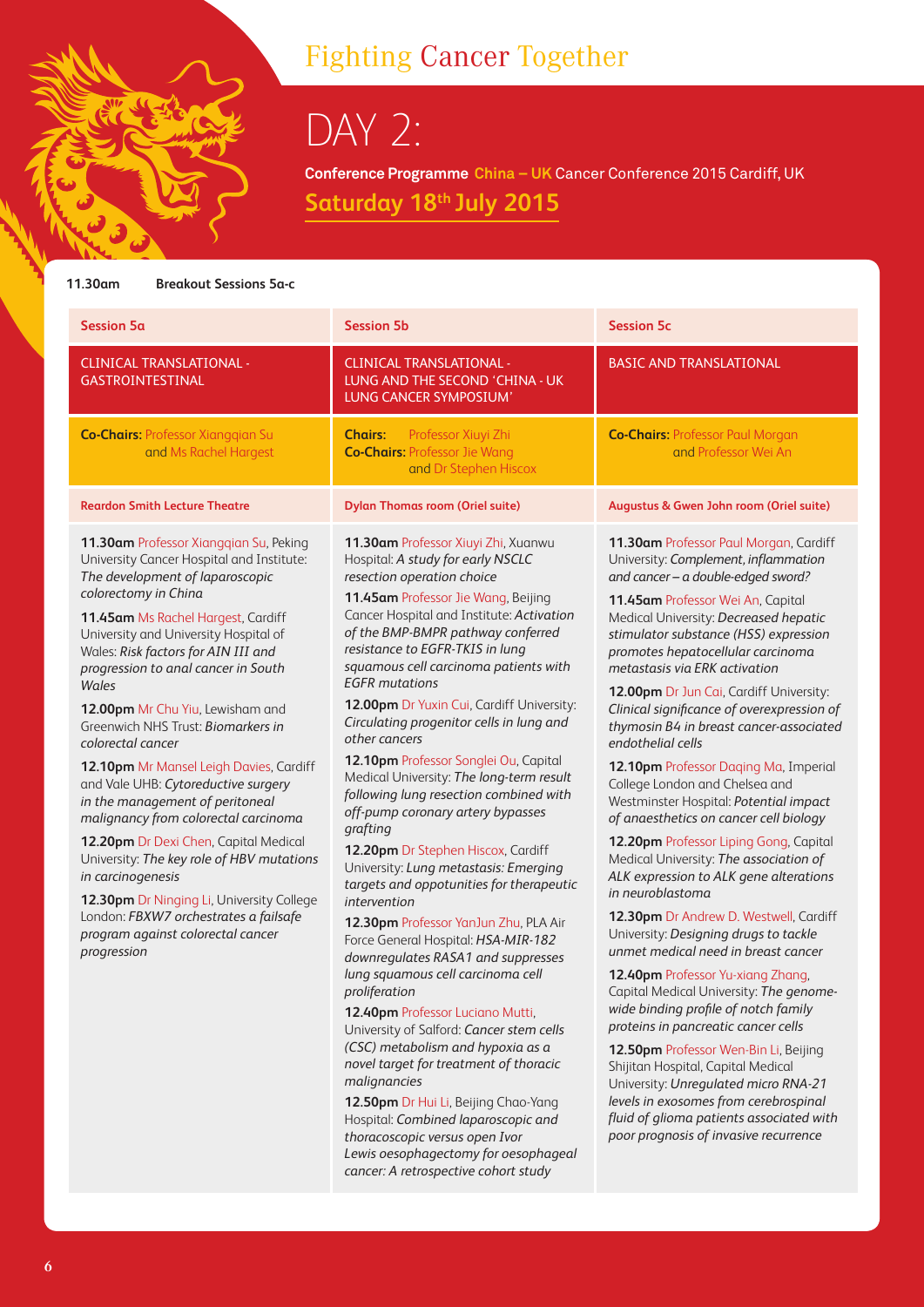#### 携手抗癌

## DAY 2:

**Conference Programme China – UK** Cancer Conference 2015 Cardiff, UK

**Saturday 18th July 2015** 

| 1.00 <sub>pm</sub> | <b>Lunch</b> , poster and industry sponsors exhibition                                                                                                                                                                                                                               | <b>Oriel Restaurant</b>       |  |
|--------------------|--------------------------------------------------------------------------------------------------------------------------------------------------------------------------------------------------------------------------------------------------------------------------------------|-------------------------------|--|
| 2.00 <sub>pm</sub> | Session 6: Closing Session                                                                                                                                                                                                                                                           | Reardon Smith Lecture Theatre |  |
|                    | <b>Chair:</b> Professor Wen G. Jiang, Dean of International, Director CCMRC, Cardiff University                                                                                                                                                                                      |                               |  |
|                    | <b>Key Note Speakers</b>                                                                                                                                                                                                                                                             |                               |  |
|                    | 1: Professor Malcolm Mason, Dean of Research, College of Biomedical and Life Sciences, Cardiff University:<br>UK clinical research in prostate cancer: driving change in medical practice worldwide<br>2: Dr Fergus Macbeth, Getting cancer research into practice: The role of NICE |                               |  |
|                    | <b>Presentation of Poster Award</b><br>Sir Martin Evans, Chancellor and Nobel Prize Laureate, Cardiff University                                                                                                                                                                     |                               |  |
| 3.30pm             | Day 2 of Conference ends                                                                                                                                                                                                                                                             |                               |  |

**CUKC indexed Conference speakers**  (by Surname)

Adams Richard **FBO2A08** Ali Ahmed Y. **SBO4B03** Amso Nazar **FBO3B03** An Wei **SBO5C02** Balda Maria **FBO3C06** Barrett-Lee Peter J. **FBO2B06** Blackshaw Guy **FBO2A06** Brancale Andrea **FBO2C03** Cai Jun **SBO5C03** Cairns Adam **FP0106** Chen Dexi **SBO5A05** Chen Jian **SBO4A05** Chen Zhenwen **FBO2C05** Clarke Alan **SBO4A02** Cui Yuxin **SBO5B03** Dai Jie **SBO4B04** Dart Dafydd A. **FBO3B05** Darling John **SBO4C03** Davies Eleri **FBO2B04** Davies Leigh **SBO5A04** Deng Dajun **SBO4C02** Ding Wei **SBO4C04** Fu Jin **FBO3B04** Gallimore Awen **FBO2C07** Gao Yunong **FBO3B06** Ge Zhicheng **FBO2B05** Godkin Andrew **FBO2A07** Gong Chang **SBO4B06** Gong Liping **SBO5C05** Guo Jun **FBO3B02** Hao Chunyi **FBO2A02** Hargest Rachel **SBO5A02** He Junqi **FBO2C02**

Internullo Eveline **SBO4A04** Ji Jiafu **FP0102** Jia Shuqin **FBO2A05** Jiang Lixin **SBO4A03** Kynaston Howard **FBO3B01** Lewis Wyn **FBO2A04** Lester Jason **FBO3A02** Li Hui **SBO5B08** Li Ningning **SBO5A06** Li WenBin **SBO5C08** Ma Daqing **SBO5C04** Macbeth Fergus **SC0602** Malik Hassan **FBO2A03** Matter Karl **FBO3C01** Mansel Robert E. **FBO2B01** McGuigan Christopher **SBO4C01** Martin Tracey A. **FBO3A04** Morgan Paul **SBO5C01** Muschel Ruth J. **FBO2C01** Mutti Luciano **SBO5B07** Owen Sioned **SBO4B05** Peterson Ole **FBO2A01** Poston Graeme **FP0104 BASO Sponsored Lecturer**

Hiscox Stephen **FBO2B03** Hiscox Stephen **SBO5B05**

Scott-Coombs David **FBO2B07** Shen Lin **SBO4A01** Songlei Ou **SBO5B04** Song Xicheng **FBO3A05** Song Yuqin **FBO3A03** Su Fengxi **FBO2B02** Su XiangQian **SBO5A01** Uysal-Onganer Pinar **FBO3C03** Wang Jie **SBO5B02** Wang Weiguang **FBO0C06**

Westwell Andrew D. **SBO5C06** Xia Zhidao **FBO3C05** Xie Yuntao **SBO4B01** Yang Yue **FBO3A01**  Ye Lin **SBO4B02** Yiu Chu **SBO5A03** Yu Lu-Gang **FBO2C04** Zhang Yuxiang **SBO5C07** Zheng Junfang **FBO3C04** Zhi Xiuyi **SBO5B01** Zhou Deshan **FBO3C02** Zhou Qi **FP0103** Zhu Yan-Jun **SBO5B06**

**CUKC indexed Conference posters** 

Bai Zhi-Gang **P06-S-HCC** Bastos Bruno M. L. **P11-S-BRC** Bradbury Robyn **P14-S-BRC** Cai Jun **P05-S-BRC** Chen Donglai **P04-S-CRC** Chen Zhenwen **P02-C-LYM** Cheng Shan **P01-S-BRC** Collins Ross J. **P03-S-PNC** Cui Yuxin **P12-S-BRC** Cui Yuxin **P13-S-BRC** Ding Wei **P02-S-G** Ding YongBo **P01-C-TEC** Flamini Valentina **P06-S-LC** Frugtniet Bethan **P05-S-LC** Gao Xiang Y. **P01-S-GC** Guang D. W. **P02-C-TEC** Guo Jun **P01-C-M** Guo Jun **P02-C-M** Guo Jun **P01-S-M** Guo Jun **P02-S-M**

Guo Jun **P03-S-M** Guo Jun **P04-S-M** Guo Jun **P05-S-M** Guo Jun **P06-S-M** Guo Jun **P07-S-M** Hao Chengcheng **P02-S-LC** Harries Rhiannon L. **P01-S-WH** Hou Jian Q. **P04-S-OV** Jefferies Matthew **P03-S-PRC** Jefferies Matthew **P04-S-PRC** Jiang Wen G. **P07-S-BRC** Jiang Wen G. **P01-S-P** Jiang Wen G. **P01-S-TCM** Jiang Ying **P05-S-HCC** Ji Ke **P03-S-CRC** Jones Aled M. **P12-S-GC** Jordan Nicola J. **P02-S-OV** Koushyar Sarah **P01-S-PRC** Lane Jane **P06-S-PRC** Lanning Ben E. **P06-S-BRC** Li Chun **P01-C-LYM** Li Jun **P02-S-CRC** Li Jun **P01-S-KDY** Li Qingdong **P01-C-HCC** Liu Ying **P03-S-BRC** Martin Tracey A. **P01-S-BBB** Martin Tracey A. **P02-S-WH** Morgan Liam D. **P02-S-LEU** Owen Sioned **P05-S-PRC** Pagoni Maria **P07-S-PRC** Rees David O. **P02-S-PNC** Resaul Jeyna **P10-S-BRC** Sanchez-Peris Maria **P09-S-BRC** Sanders Andrew J. **P01-S-TEC** Satherley Lucy K **P01-S-CRC** Shao Shuai **P10-S-GC** Shen Lin **P01-C-GC**

Shen Lin **P02-C-GC** Shen Lin **P02-S-GC** Shen Lin **P03-S-GC** Shen Lin **P04-S-GC** Shen Lin **P05-S-GC** Shen Lin **P06-S-GC** Shen Lin **P07-S-GC** Su Fengxi **P16-S-BRC** Sun Ping-Hui **P01-S-ENDO** Telford Emily **P08-S-BRC** Wang Li-gang **P02-C-LV** Wang Tao **P01-C-LV** Wang Tao **P02-C-HCC** Wang Xuejiang **P03-S-HCC** Wang Yutong **P02-S-HCC** Wang Yutong **P04-S-HCC**  Weeks Hoi Ping **P04-S-BRC** Wu Yongzhong **P01-C-RDT** Xu Junqing **P01-S-LEU** Yao Ru-yong **P02-S-BRC** Yang Ying **P03-S-OV** Ye Lin **P01-S-PNC** Ye Lin **P09-S-GC** Yu Hefen **P03-S-LC** Zhang Hongtao **P03-S-G** Zhang Hua **P03-C-TEC** Zhang Ying **P02-S-BBB** Zhang Yu-Xiang **P01-S-CC** Zhang Zhong T. **P03-C-GC** Zhou De S. **P01-S-LC** Zhou Fang **P11-S-GC** Zhou Qi **P01-S-OV** Zhu Shiguang **P15-S-BRC** Zhu Yangjuan **P07-S-LC** Zhu Zhonghui **P04-S-LC**